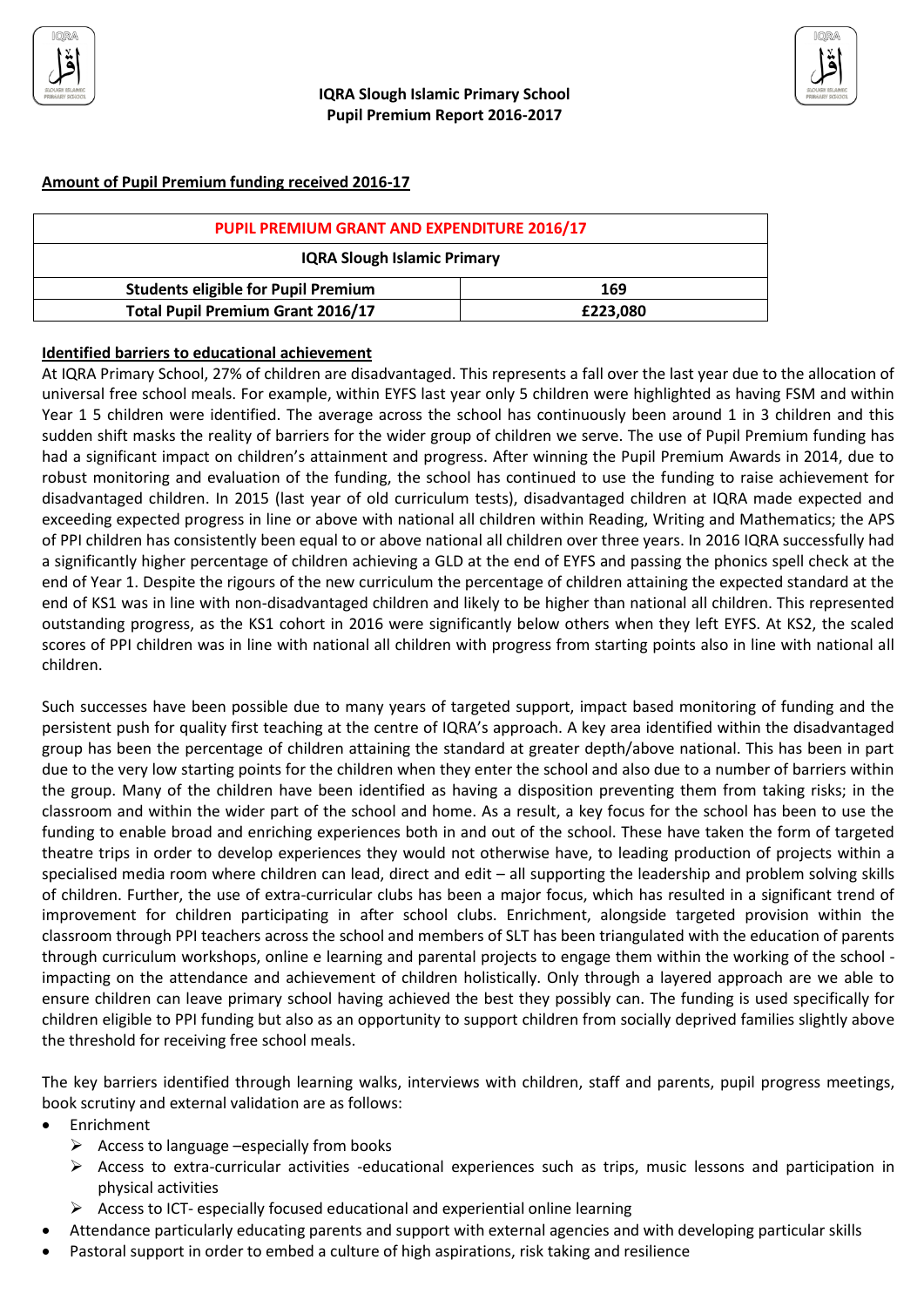Developing personal skills and developing individual qualities (SEMH) including supporting pupils with identified Speech and Language difficulties

## **Key expenditure –how the allocation will be spent**

| Area of spend                                                                                             | <b>Focus</b>                             | <b>Total allocation £</b> |
|-----------------------------------------------------------------------------------------------------------|------------------------------------------|---------------------------|
| <b>Dedicated Interventions Teachers</b>                                                                   | English, Maths                           | 81,016                    |
| SLT Focused interventions for QFT                                                                         | English, Maths                           | 55,478                    |
| Enrichment opportunities (online<br>resources and learning, educational<br>supplies, trips and workshops) | Personal and Social/English<br>and Maths | 21,353                    |
| Media room                                                                                                | <b>Personal and Social</b>               | 13,790                    |
| Attendance and parental engagement                                                                        | <b>Personal and Social</b>               | 15,528                    |
| Wake up and shake up                                                                                      | <b>Personal and Social</b>               | 8,775                     |
| Learning and Emotional Support Hub<br>(LESH)                                                              | Personal and Social/English<br>and Maths | 6,586                     |
| 50/50 Sync - Social and emotional<br>support during break/lunch times/PE                                  | Personal and Social                      | 20,554                    |

| Area of spend                                | Intended outcomes - why these approaches<br>were taken                                                                                                                                                                                                                                                                                                                                                                                                                                                                                                                                                                                                                                                                                                                                                                                                                                                                                                                                                    | <b>Actions</b>                                                                                                                                                                                                                                                                                                                                                                                                                                                                                                                                                                                                                                           |
|----------------------------------------------|-----------------------------------------------------------------------------------------------------------------------------------------------------------------------------------------------------------------------------------------------------------------------------------------------------------------------------------------------------------------------------------------------------------------------------------------------------------------------------------------------------------------------------------------------------------------------------------------------------------------------------------------------------------------------------------------------------------------------------------------------------------------------------------------------------------------------------------------------------------------------------------------------------------------------------------------------------------------------------------------------------------|----------------------------------------------------------------------------------------------------------------------------------------------------------------------------------------------------------------------------------------------------------------------------------------------------------------------------------------------------------------------------------------------------------------------------------------------------------------------------------------------------------------------------------------------------------------------------------------------------------------------------------------------------------|
| Dedicated<br>Intervention<br><b>Teachers</b> | To help children reach their full potential in<br>maths and literacy through high quality<br>teaching within a smaller group.<br>Improved learning outcomes in reading,<br>writing and maths (meeting end of year age-<br>related objectives)<br>To close any gaps in previous learning.<br>To develop self-esteem, perseverance,<br>resilience and confidence in specified areas<br>Learning tasks tailored to specific needs of<br>pupils - closing gaps in understanding, pre-<br>reading of texts in English, research for<br>writing units, key vocabulary, concepts in<br>SPAG and maths calculation strategies and<br>terminology<br>Pupils have time to complete homework<br>tasks if unable to do at home<br>Tracking of pupils who are also on SEN<br>register - teaching tailored to needs of<br>pupils in specific areas<br>Pupils who are on SEN register and in receipt<br>of PP have their individual targets reviewed<br>regularly and aspirational targets are set for<br>their progress | Pupil Progress meeting with Phase<br>Leaders (4 milestones: Sept, Dec,<br>March, July)<br>Planning of PP teacher and Year group<br>including communication on -<br>individual pupils' needs, pre-teaching<br>materials, learning to consolidate,<br>sharing of resources<br>PP teacher to attend staff meetings -<br>up-to-date with school priorities,<br>teaching strategies and national<br>developments<br>PP teacher to support completion of<br>homework tasks and preparation for<br>teaching/consolidation of learning<br>Leadership team and governors aware<br>made aware of impact of pupil<br>premium funding and action necessary<br>change |
| <b>SLT Focused</b><br>Interventions          | Improved learning outcomes in reading,<br>writing and maths with a greater proportion<br>of pupils attaining greater depth<br>Pupils gain in confidence with key concepts<br>and strategies, closing the gap at an<br>accelerated pace so that pupils feel<br>equipped to tackle higher-level work.<br>Dedicated coaching and modeling across<br>school leads to increase in pedagogy of<br>teachers.<br>Ensuring consistent implementation of<br>school initiatives-Facilitating sharing good                                                                                                                                                                                                                                                                                                                                                                                                                                                                                                            | SLT meet with pupil premium tutor and<br>teachers at each milestone (4<br>milestones: Sept, Dec, March, July) for<br>pupil progress meetings - discussion<br>regarding individual pupils including<br>those in receipt of PP and how booster<br>sessions could improve outcomes<br>Regular review of groupings and re-<br>shaping of focus as required<br>Data analysis at each milestone to<br>identify pupils whose progress is<br>causing concern and to review                                                                                                                                                                                       |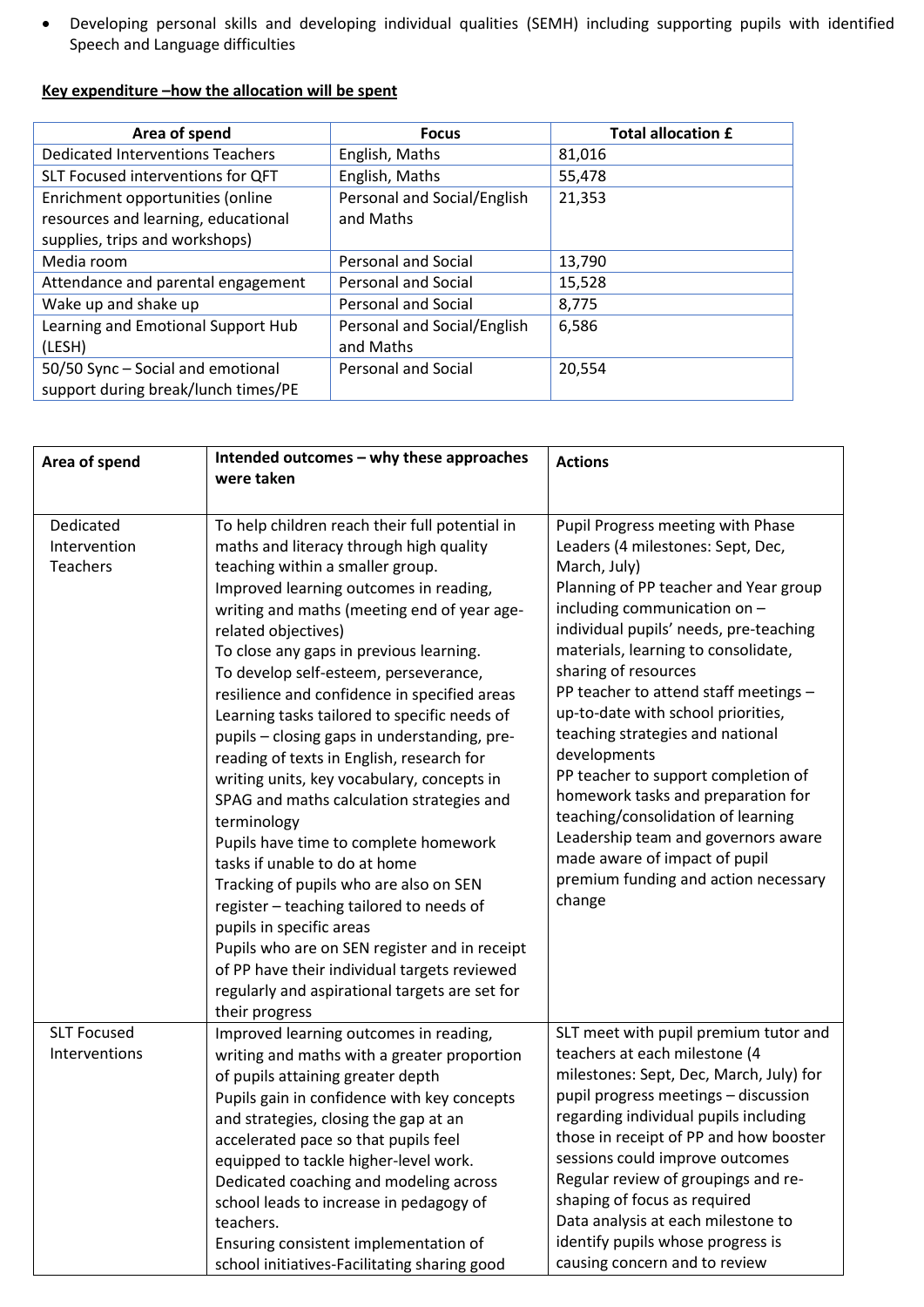|                                          | practice                                                                                                                                                                                                                                                                                                                                                                                                                                                                                                                                                                                                                                                                                                                                                                                                                                                                                                         | successes                                                                                                                                                                                                                                                                                                                                                                                                                                                                                        |
|------------------------------------------|------------------------------------------------------------------------------------------------------------------------------------------------------------------------------------------------------------------------------------------------------------------------------------------------------------------------------------------------------------------------------------------------------------------------------------------------------------------------------------------------------------------------------------------------------------------------------------------------------------------------------------------------------------------------------------------------------------------------------------------------------------------------------------------------------------------------------------------------------------------------------------------------------------------|--------------------------------------------------------------------------------------------------------------------------------------------------------------------------------------------------------------------------------------------------------------------------------------------------------------------------------------------------------------------------------------------------------------------------------------------------------------------------------------------------|
| Enrichment<br>opportunities              | To enhance the curriculum, ensure the<br>children are able to participate and to give<br>children the opportunity to experience new<br>cultural, social, educational and challenging<br>activities.<br>To raise aspirations, encourage risk taking<br>and resilience through the range of<br>enrichment activities e.g. theatre trips, go-<br>ape, water sports, horse whispering.<br>Through trips, workshops and clubs pupils<br>enjoy the experience of being at school and<br>are keen to come before/stay later to<br>participate in chosen activities<br>Talent, skills and efforts in non-academic<br>subjects are celebrated and develop self-<br>confidence<br>Individualised tutor online for English and<br>Mathematics covering curriculum<br>Enhance the opportunity for pupils to access<br>a Broad and balanced curriculum through the<br>library and through developing reading for<br>pleasure. | Annual analysis of number of pupils<br>who have taken part in clubs<br>Staff to talk to children/parents about<br>possible interests and available clubs<br>Leaders to arrange funding (as<br>appropriate) for clubs and resources<br>required (i.e. horse whispering, go-ape)<br>Leaders to monitor and track the<br>impact of clubs on the pupils<br>attendance and attainment (4<br>milestones)<br>Pupil Voice regarding enjoyment at<br>school<br>School council to lead possible activities |
| Media Room                               | The media suite is used to widen pupil's<br>curriculum enjoyment and ICT skills through<br>opportunities in drama, role play, editing and<br>filming.<br>Skills such cooperation, building of self-<br>esteem, empathy towards others, confidence<br>and improving their spoken language are<br>developed through performance and self-<br>reflection.<br>Promoting visual literacy to build confidence.<br>Work with pupils to enhance verbal<br>presentation skills and creativity in writing,<br>ICT and cross curricular.                                                                                                                                                                                                                                                                                                                                                                                    | Media lead to liaise with class teachers<br>to discuss PP pupil progress<br>Lead to generate case studies on<br>individual pupils, tracking their<br>progress, attainment and social &<br>emotional<br>Media Lead to plan the media project<br>with class teachers and then assess<br>pupils' participation and feed back to<br>class teachers.                                                                                                                                                  |
| Attendance<br>and Parental<br>engagement | Monitoring Attendance and parental support<br>Narrowing the gap for disadvantaged pupils<br>thereby raising attainment and % of pupils at<br>age related expectations<br>Monitoring provision of After school clubs so<br>that PP pupils receive enrichment<br>opportunities.<br>Providing curriculum workshops to parents<br>with external agencies to develop specific<br>skills to support their children.                                                                                                                                                                                                                                                                                                                                                                                                                                                                                                    | Clear school systems in place for<br>monitoring of attendance and<br>engagement with families<br>Attendance closely monitored by<br>designated Inclusion Lead and<br>celebration for good attendance<br>Regular attendance meetings and<br>escalation process<br>Rewards for 100% attendance<br>Provide access to free revision and<br>home learning materials for PP pupils<br>Ensure PP pupils with attendance issues<br>are provided with work to catch up with<br>their peers.               |
| Wake up &<br>Shake up                    | The 50-50 SYNC Wake up and shake up before<br>School club was set up to improve attendance<br>in Iqra Primary School.<br>Targets children who had poor punctuality,<br>low attendance and frequent lates due to a<br>range of different home circumstances e.g.<br>single parents, multiple school 'drop offs'.<br>To boost and increase pupils' physical                                                                                                                                                                                                                                                                                                                                                                                                                                                                                                                                                        | Inform parents of PP pupils that early<br>bird club available at no cost<br>(encourage pupils to attend)<br>Liaise with class teachers so that they<br>are aware of any social and emotional<br>issues if appropriate<br>Purchase range of games/activities to<br>support the club<br>PP coordinator to meet weekly with                                                                                                                                                                         |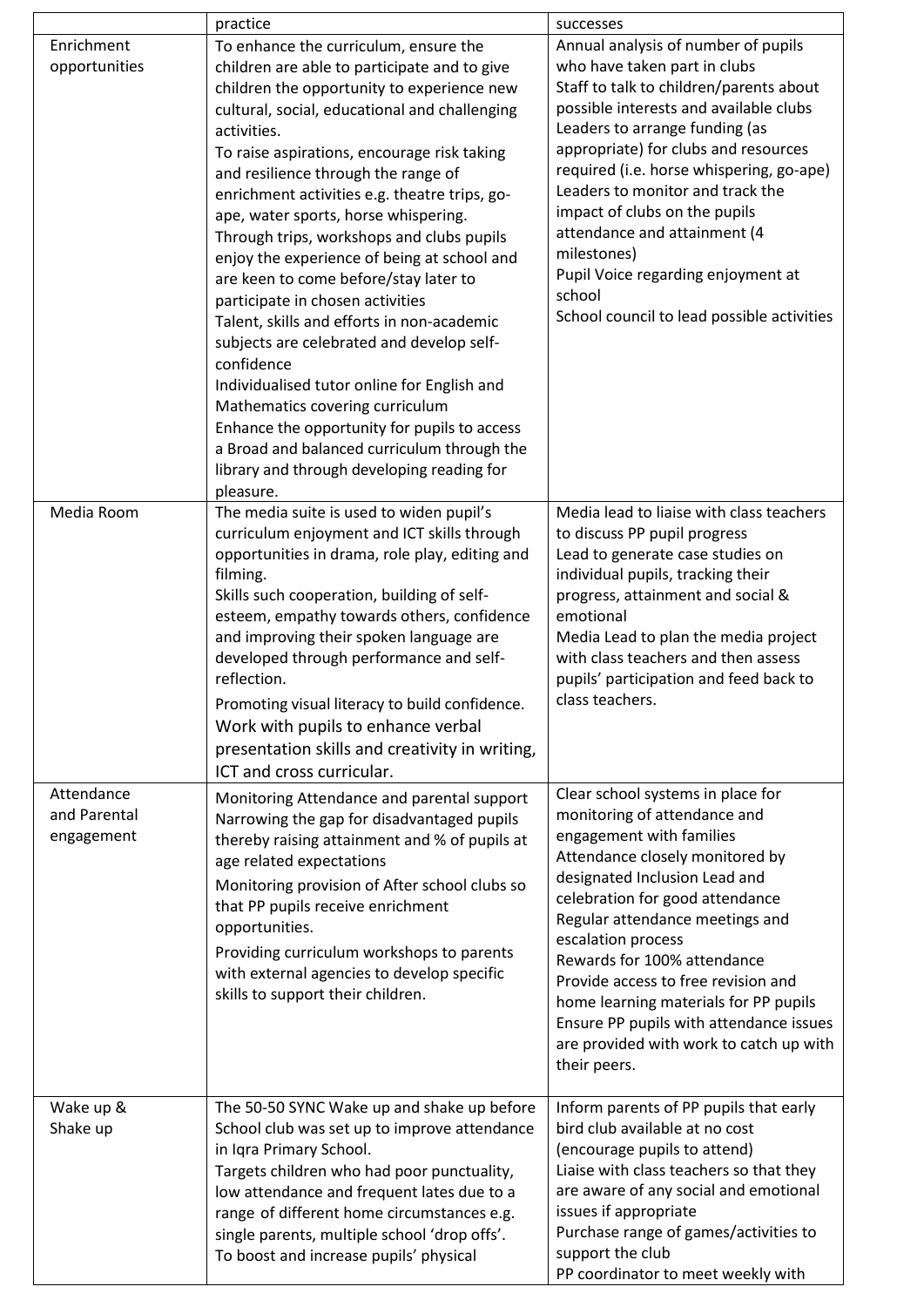|                     | proficiency, confidence, coordination and a<br>sense of well-being.                                                                                                                                                                                                                                                                                                                                                                                                                                                                                                                                                                                                                                                                                                                                                                                                                                                                                                 | 50/50 Sync mentors regarding the club<br>provision                                                                                                                                                                                                                                                                                                                                  |
|---------------------|---------------------------------------------------------------------------------------------------------------------------------------------------------------------------------------------------------------------------------------------------------------------------------------------------------------------------------------------------------------------------------------------------------------------------------------------------------------------------------------------------------------------------------------------------------------------------------------------------------------------------------------------------------------------------------------------------------------------------------------------------------------------------------------------------------------------------------------------------------------------------------------------------------------------------------------------------------------------|-------------------------------------------------------------------------------------------------------------------------------------------------------------------------------------------------------------------------------------------------------------------------------------------------------------------------------------------------------------------------------------|
| <b>LESH Support</b> | Support in identification and support of those<br>pupils who have emotional, behavioural and<br>social barriers to learning.<br>To boost pupils' self-esteem, enhance their<br>attitudes to learning, their sense of well-being<br>and their enjoyment of school.<br>To help pupils work through any issues<br>which may be affecting their happiness and<br>emotional development.<br>Delivery of individualised learning through<br>specific programs: Writing and Maths, Sp&L,<br>S&E groups and Attention for Listening<br>programs for small groups of children to help<br>overcome their barriers to learning.<br>Supports in target setting, study skills,<br>developing self-skills in improving self-<br>confidence, self-esteem and resilience<br>through either one to one sessions or group<br>work.<br>The role also includes implementing<br>individualised action plans through working<br>with parents, external agencies and secondary<br>schools. | Pupil Progress meeting with SENCO (4<br>milestones: Sept, Dec, March, July)<br>Clear protocols in place to ensure pupils<br>are referred for correct external<br>support<br>Regular opportunities for external<br>agencies to feedback to relevant staff<br>and parent<br>Liaise with class teachers so that they<br>are aware of any social and emotional<br>issues if appropriate |
| 50/50 Sync          | Provide targeted support via learning<br>programmes including intensive 1:1 and group<br>programmes for those with social, emotional<br>and behavioral difficulties, particularly those<br>who are disadvantaged, using intervention<br>and prevention systems to promote emotional<br>and social development with clear achievable<br>goals.<br>Supporting learning both in and out of the<br>classroom.<br>Delivery of a specialised targeted intervention<br>and Intensive Mentoring Provisions (IMP) to<br>improve self-esteem, self-confidence and<br>resilience.<br>School/Pupil/Home Behavioural Support<br>through the LAB (Learning and Behaviour) on-<br>line monitoring system.                                                                                                                                                                                                                                                                          | Individualised behavioural target<br>setting by 50/50 mentors<br>Tracking and monitoring of behavioural<br>outcomes against targets<br>Tracking and monitoring of attainment<br>in learning<br>Generate mentor reports and case<br>studies<br>Meetings with class teacher and SLT for<br>updates of targeted pupils<br>Rewards and sanctions address<br>individual targets          |

There are some pupils who are not eligible for PP who will benefit from these groups if their needs are similar and we believe progress can be made towards individual targets. Other pupils benefit from the Pupil Premium funding in the following ways:

\*Increased staffing within the Learning Support Team.

\*Improved Extra Curricular opportunities.

\*Improved resources within the school.

\*Improved teacher awareness of all vulnerable children, meeting their needs effectively and hence raising standards

## **How will the school measure the impact of the Pupil Premium?**

In order to meet the above requirements, the Governing Body of Iqra will ensure that provision is made which secures the teaching and learning opportunities that meet the needs of all pupils. As part of the additional provision made for pupils who belong to the vulnerable groups, the Governors of the school and Head Teacher will ensure that the needs of socially disadvantaged pupils are adequately addressed through weekly safeguarding and through pupil progress meetings.